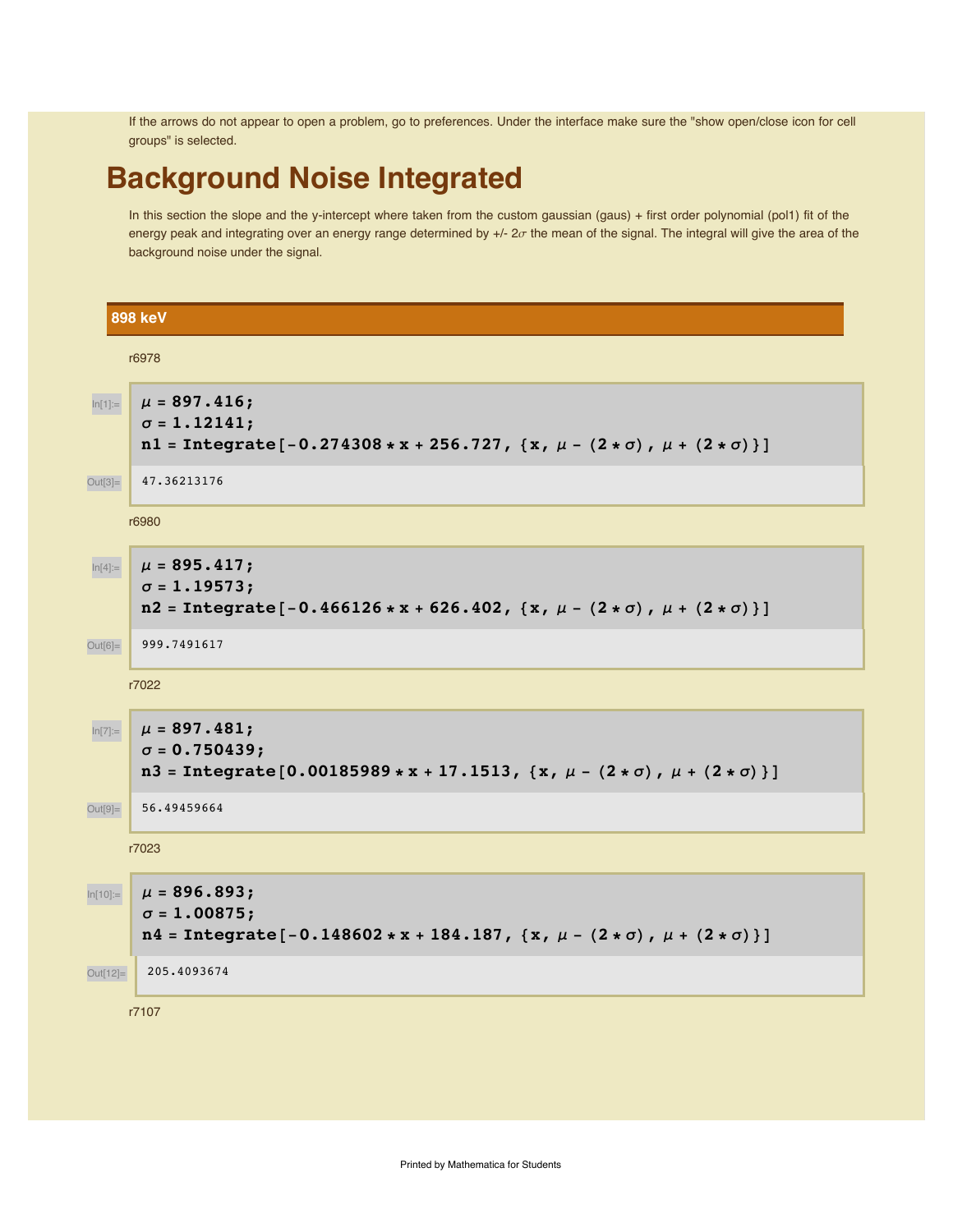$$
μ(18) = μ = 897.581;
$$
\nσ = 1.09091;  
\n15 = Integrate[-0.345539 \* x + 323.534, (x, μ - (2 \* σ), μ + (2 \* σ))]\n64(18)  
\n64(18)  
\n
$$
μ = 897.483;
$$
\nσ = 1.24805;  
\n16 = Integrate[-0.0223200 \* x + 82.6422, (x, μ - (2 \* σ), μ + (2 \* σ))]\n64(18)  
\n
$$
μ = 897.352;
$$
\n
$$
σ = 2.97881;
$$
\n17 = Integrate[0.0369262 \* x - 23.8649, (x, μ - (2 \* σ), μ + (2 \* σ))]\n64(2)  
\n
$$
μ = 903.99;
$$
\n
$$
σ = 1.06558;
$$
\n18 = Integrate[1.02463 \* x - 833.156, (x, μ - (2 \* σ), μ + (2 \* σ))]\n64(3)  
\n
$$
μ = 903.390;
$$
\n
$$
σ = 0.952662;
$$
\n19 = Integrate[-0.299602 \* x + 282.736, (x, μ - (2 \* σ), μ + (2 \* σ))]\n46.0270943  
\n17286  
\n
$$
μ = 905.750;
$$
\n
$$
σ = 0.952662;
$$
\n18 = Integrate[-0.299602 \* x + 282.736, (x, μ - (2 \* σ), μ + (2 \* σ))]\n46.0270914  
\n180 = Integrate[-0.339331 \* x - 219.879, (x, μ - (2 \* σ), μ + (2 \* σ))]

Out<sup>[30]</sup> 384.5218529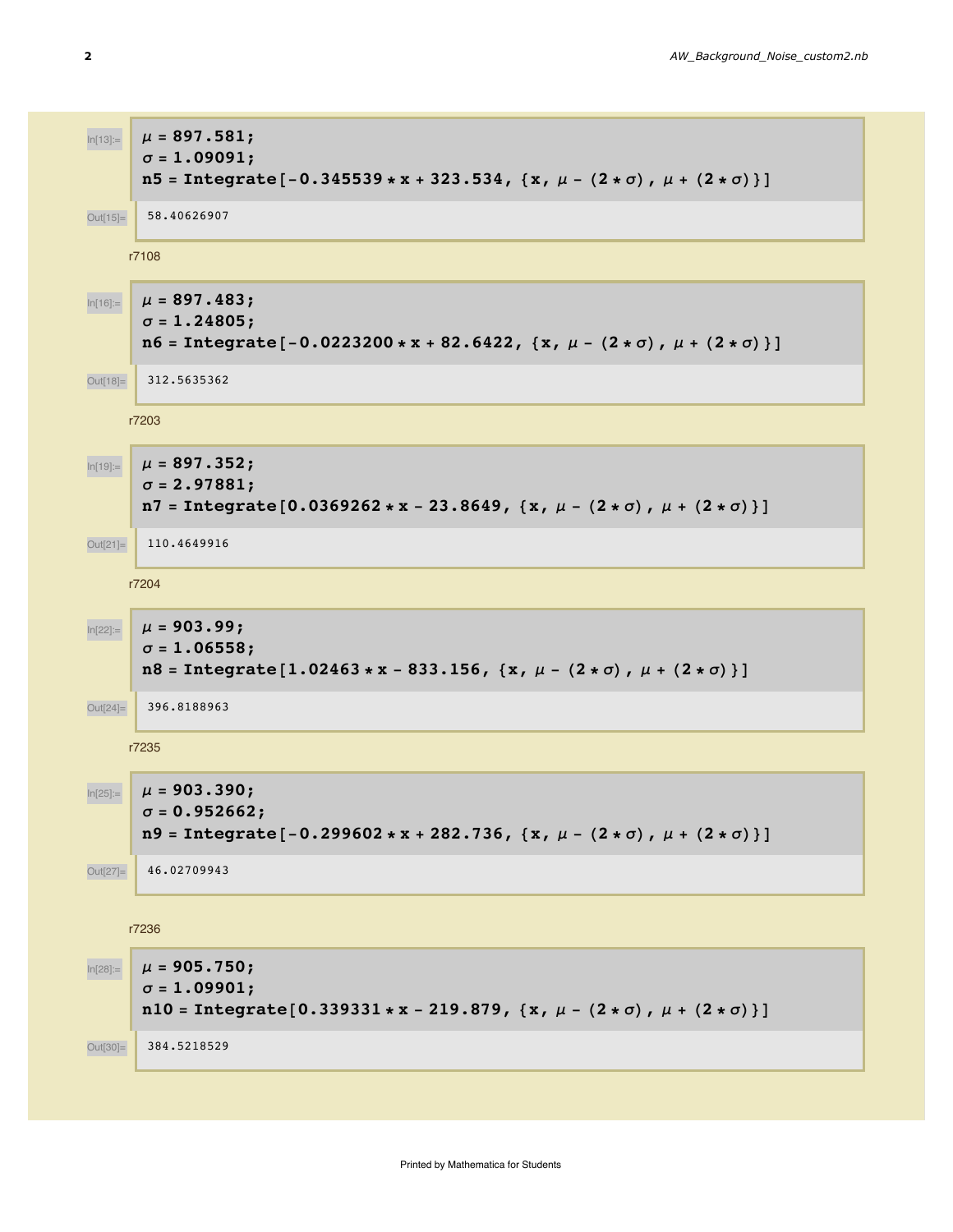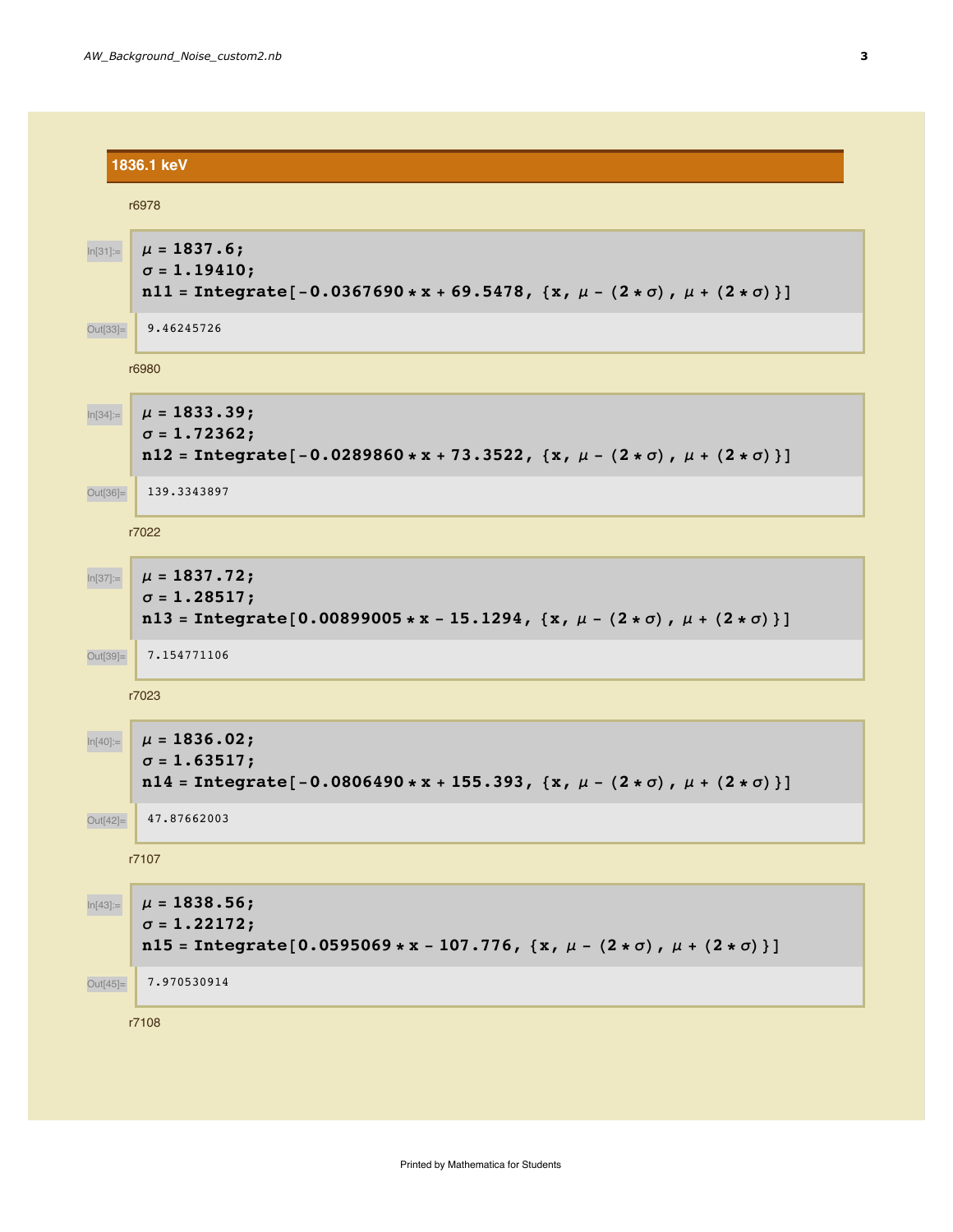

# **Integrating Gaussian**

 $\texttt{f} = \frac{\texttt{A}}{\sigma * \sqrt{(2 * \pi)}} * \texttt{Exp}\left[ -\frac{1}{2} \; \left( \frac{\texttt{x}-\mu}{\sigma} \right)^2 \right]$ 

Used the equation for a gaussian with an unknown area along with values obtained from fitting the signals peak after the background noise had been subtracted to find the area under the curve. Values calculated are smaller than those given by the ROOT fit.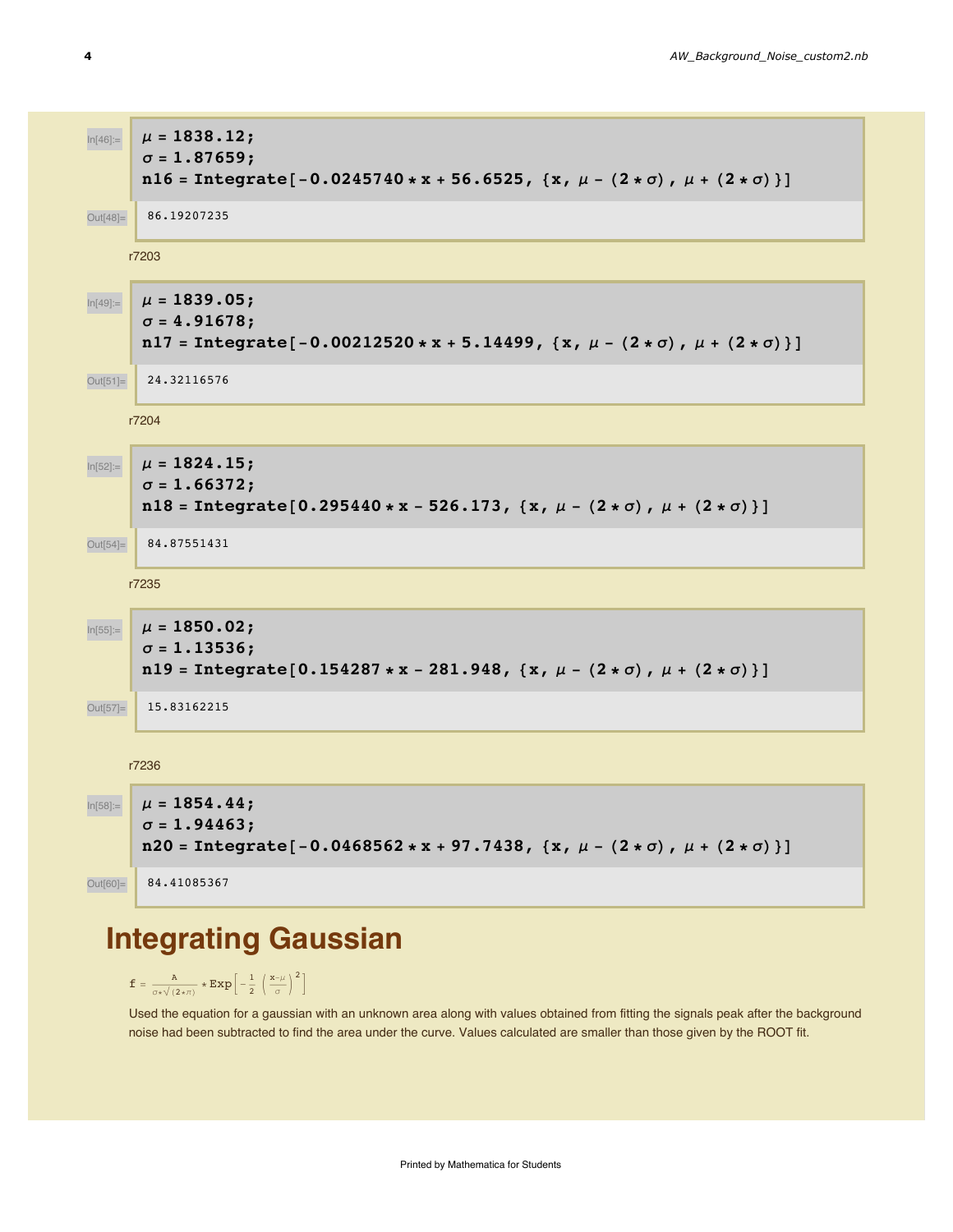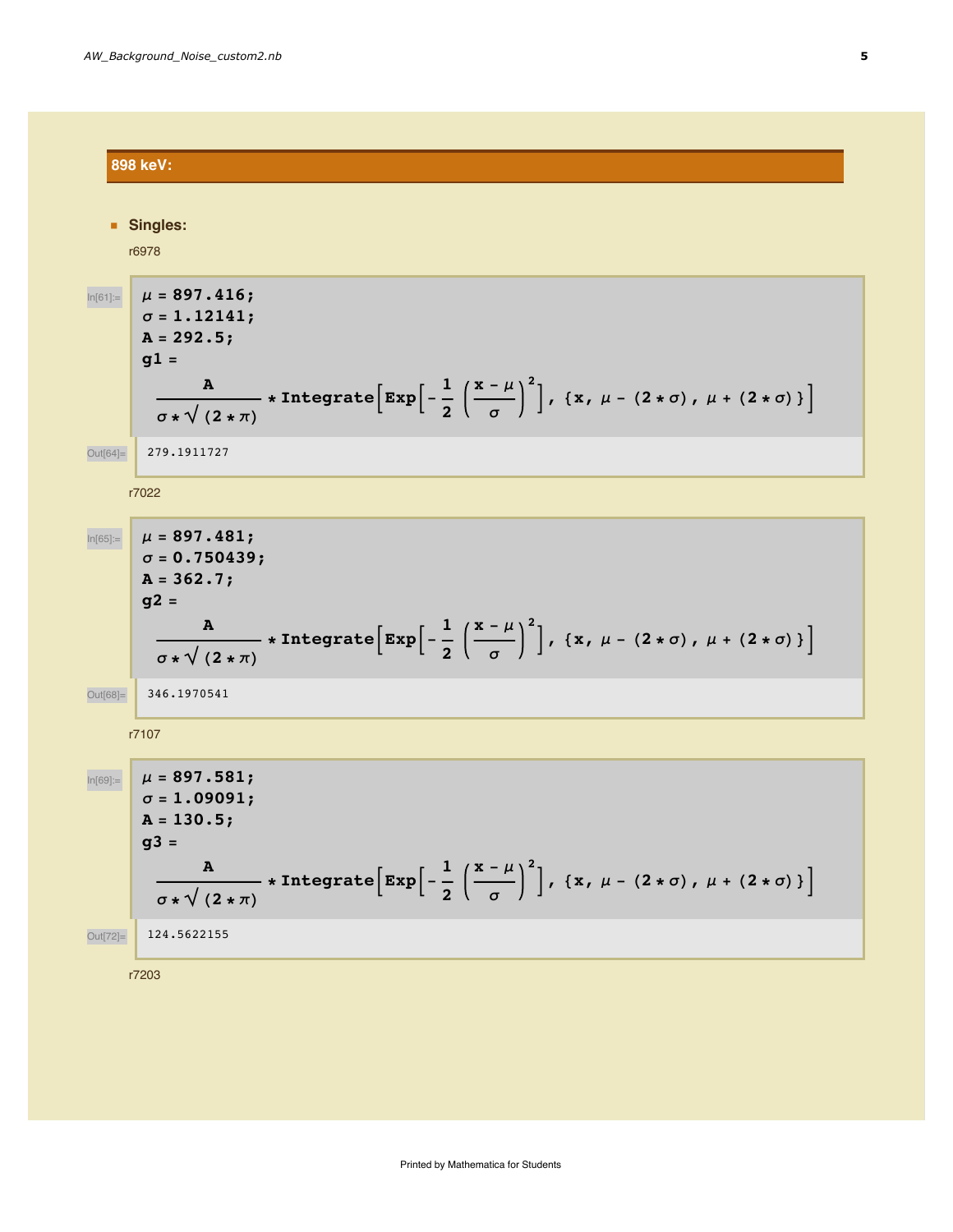In[73]:= **m = 897.352; s = 2.97881; A = 17.4328; g4 = A**  $\sigma * \sqrt{(2 * \pi)}$  $\bf{p}$  **Integrate**  $\left[\texttt{Exp}\right]$  -  $\frac{1}{2}$ **2**  $\mathbf{x} - \mu$ **s 2**  $\vert$ , {x,  $\mu$  - (2 \*  $\sigma$ ),  $\mu$  + (2 \*  $\sigma$ )} Out[76]= 16.63960299 r7235  $\ln[77] :=$   $\mu = 903.390;$ **s = 0.952662; A = 81.4; g5 = A**  $\sigma * \sqrt{(2 * \pi)}$  $\bf{p}$  **Integrate** $\left[\texttt{Exp}\right]$  -  $\frac{1}{\sqrt{2}}$ **2**  $\mathbf{x} - \mu$ **s 2**  $\left[ \begin{array}{ccc} 0 & \text{if } 0 & \text{if } 0 \\ 0 & \text{if } 0 & \text{if } 0 \\ 0 & \text{if } 0 & \text{if } 0 \end{array} \right]$ Out[80]= 77.69627848 **ü Coincidence:** r6980  $ln[81] :=$   $\mu = 895.417;$ **s = 1.19573; A = 4132.5; g6 = A**  $\frac{1}{\sigma * \sqrt{(2 * \pi)}}$  $\bf{p}$  **Integrate**  $\left[\texttt{Exp}\right]$  -  $\frac{1}{2}$ **2**  $\mathbf{x} - \mu$ **s 2**  $\vert$ , {x,  $\mu$  - (2 \*  $\sigma$ ),  $\mu$  + (2 \*  $\sigma$ )} Out[84]= 3944.470158 r7023  $\mu = 896.893;$ **s = 1.00875; A = 1232.2; g7 = A**  $\sigma * \sqrt{(2 * \pi)}$  $\bf{p}$  **Integrate**  $\left[\texttt{Exp}\right]$  -  $\frac{1}{2}$ **2**  $\mathbf{x} - \mu$ **s 2**  $\vert$ , {x,  $\mu$  - (2 \*  $\sigma$ ),  $\mu$  + (2 \*  $\sigma$ )} Out[88]= 1176.134574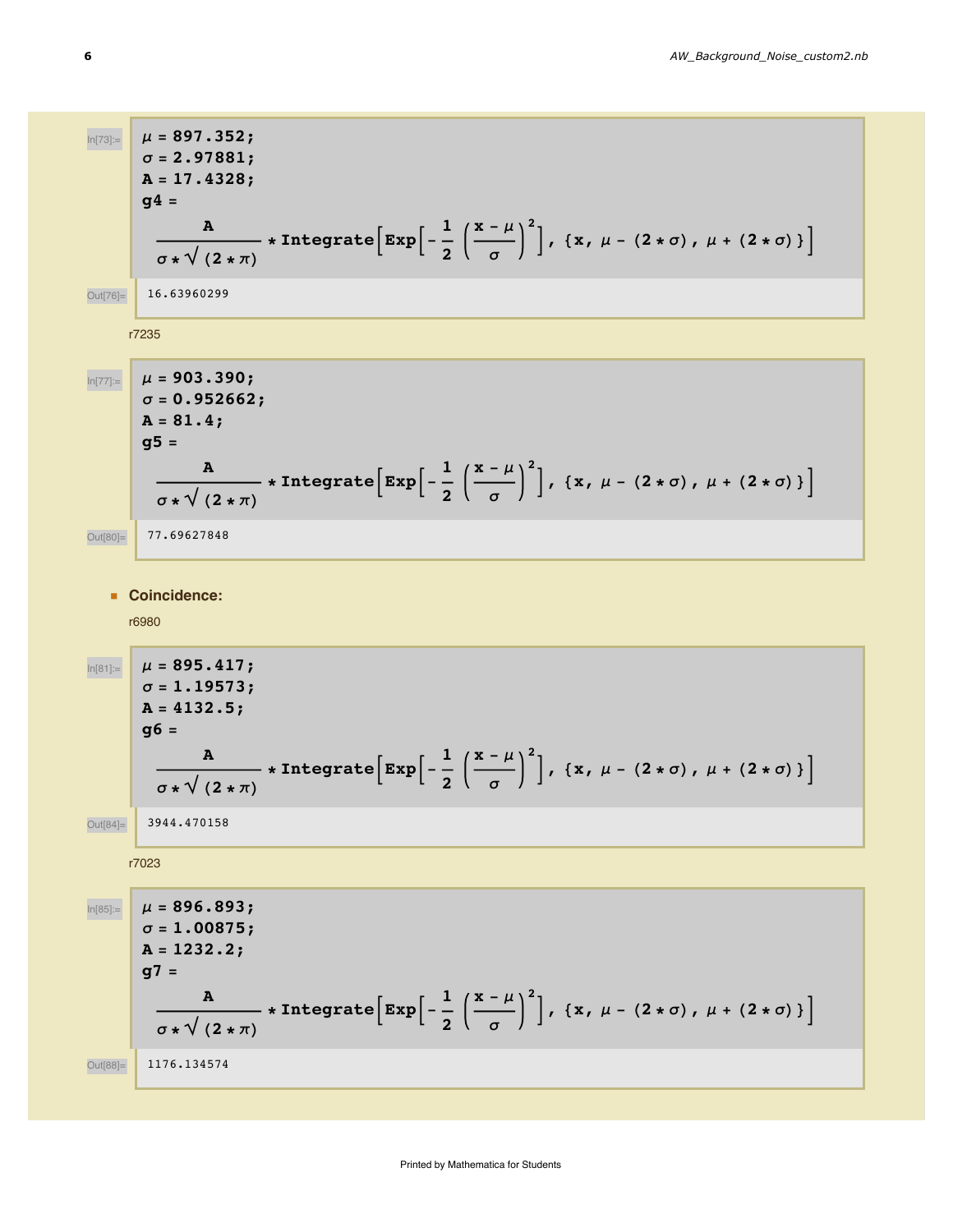

#### **1836.1 keV:**

**ü Singles:**

r6978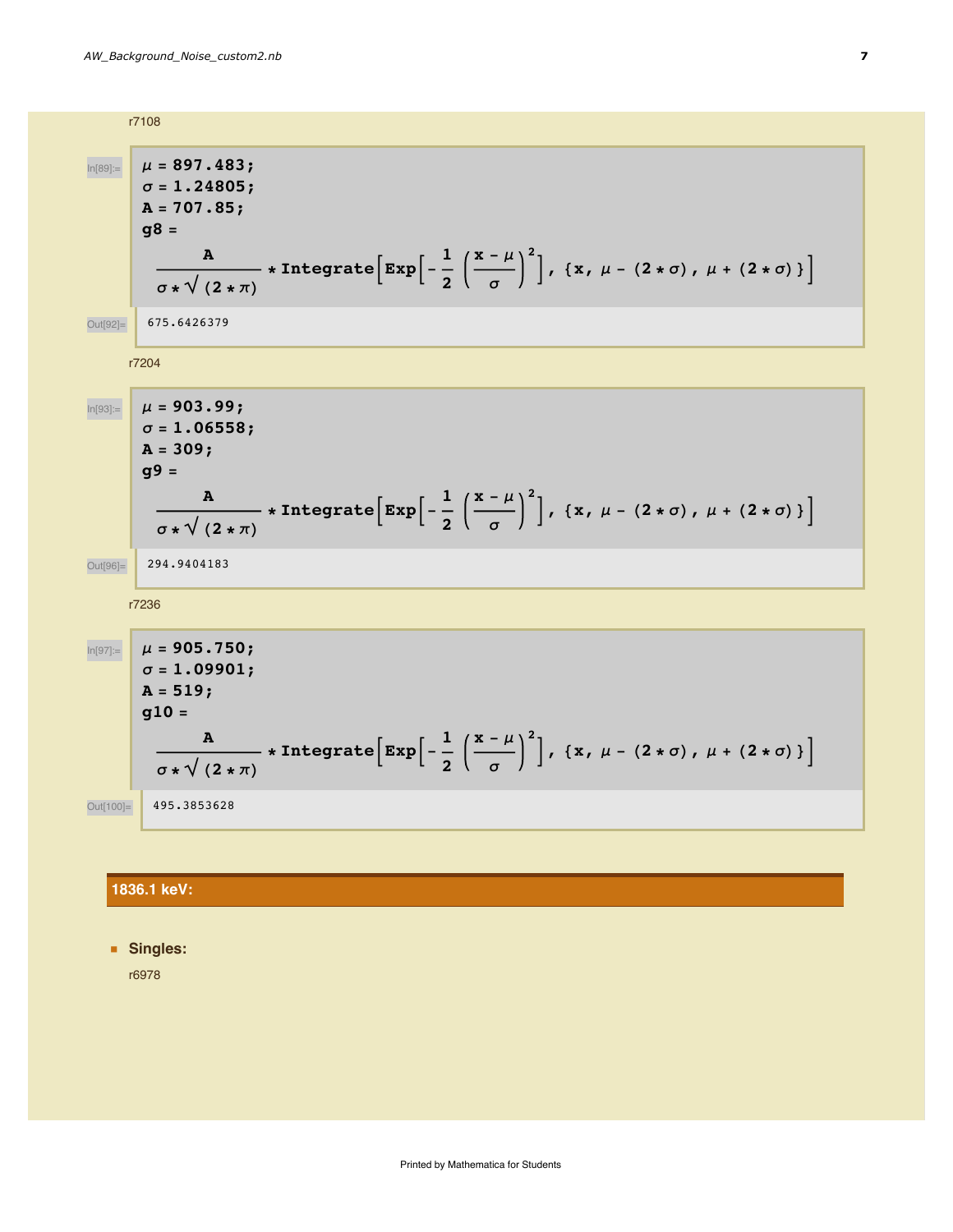$$
\mu = 1837.6;
$$
\n
$$
\sigma = 1.1940;
$$
\nA = 185; 911 =  
\n
$$
\frac{\alpha}{\sigma * \sqrt{(2 * \pi)}} * \text{Integrate}\left[ \exp\left[-\frac{1}{2} \left(\frac{x - \mu}{\sigma}\right)^2\right], (x, \mu - (2 * \sigma), \mu + (2 * \sigma))\right]
$$
\n
$$
\frac{\mu}{\sqrt{2 * \pi}} = 1237.72;
$$
\n
$$
\sigma = 1.28517;
$$
\nA = 174.2; 912 =  
\n
$$
\frac{\alpha}{\sigma * \sqrt{(2 * \pi)}} * \text{Integrate}\left[ \exp\left[-\frac{1}{2} \left(\frac{x - \mu}{\sigma}\right)^2\right], (x, \mu - (2 * \sigma), \mu + (2 * \sigma))\right]
$$
\n
$$
\frac{\cos(\cos)}{\cos(\cos)} = \frac{\mu = 1838.56;}{166.273834}
$$
\n
$$
\frac{\pi}{\sqrt{2 * \pi}} * \text{Integrate}\left[ \exp\left[-\frac{1}{2} \left(\frac{x - \mu}{\sigma}\right)^2\right], (x, \mu - (2 * \sigma), \mu + (2 * \sigma))\right]
$$
\n
$$
\frac{\sin(\cos)}{\cos(\cos)} = \frac{\mu = 1838.56;}{\pi * \sqrt{(2 * \pi)}} * \text{Integrate}\left[ \exp\left[-\frac{1}{2} \left(\frac{x - \mu}{\sigma}\right)^2\right], (x, \mu - (2 * \sigma), \mu + (2 * \sigma))\right]
$$
\n
$$
\frac{\cos(\cos)}{\cos(\cos(\cos))} = \frac{\mu = 1839.05;}{\pi * 0.5938102}
$$
\n
$$
\frac{\pi}{\sqrt{(2 * \pi)}} * \text{Integrate}\left[ \exp\left[-\frac{1}{2} \left(\frac{x - \mu}{\sigma}\right)^2\right], (x, \mu - (2 * \sigma), \mu + (2 * \sigma))\right]
$$
\n
$$
\frac{\alpha}{\sqrt{(2 * \pi)}} * \text{Integrate}\left[ \exp\left[-\frac{1}{2} \left(\frac{x - \mu}{\sigma}\right)^2\right], (x, \mu - (2 * \sigma), \mu + (2 * \sigma))\right]
$$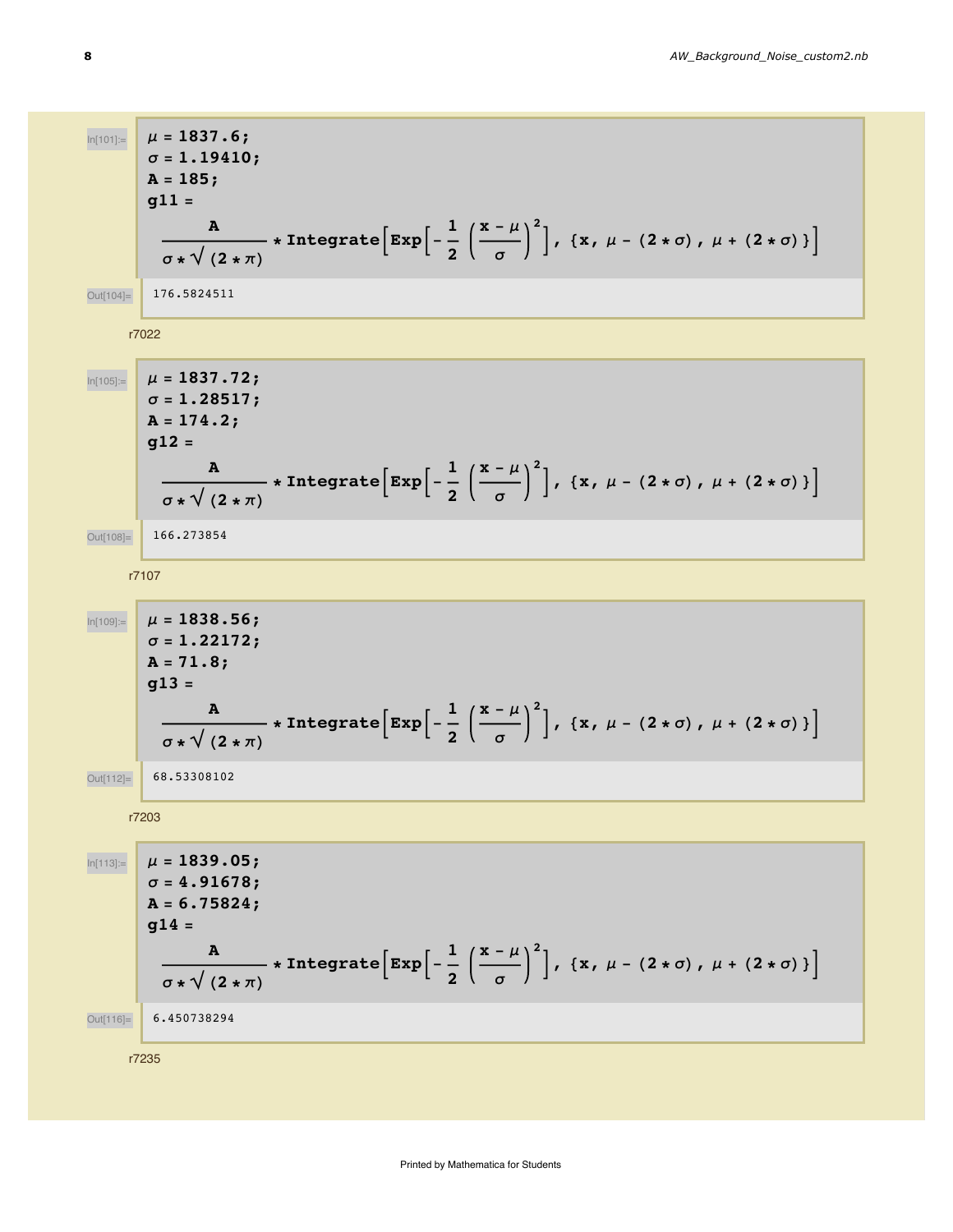$\mu = 1850.02;$ **s = 1.13536; A = 28.9; g15 = A**  $\sigma * \sqrt{(2 * \pi)}$  $\bf{p}$  **Integrate** $\left[\texttt{Exp}\right]$  -  $\frac{1}{2}$ **2**  $\mathbf{x} - \mu$ **s 2**  $\vert$ , {x,  $\mu$  - (2 \*  $\sigma$ ),  $\mu$  + (2 \*  $\sigma$ )} Out[120]= 27.58504236 **ü Coincidence:** r6980  $\mu = 1833.39;$ **s = 1.72362; A = 2160.9; g16 = A**  $\sigma * \sqrt{(2 * \pi)}$  $\star$  **IntegrateExp** $\begin{bmatrix} 1 \\ -1 \end{bmatrix}$ **2**  $\mathbf{x} - \mu$ **s 2**  $\vert$ , {x,  $\mu$  - (2 \*  $\sigma$ ),  $\mu$  + (2 \*  $\sigma$ )} Out[124]= 2062.578479 r7023  $\mu = 1836.02;$ **s = 1.63517; A = 515.5; g17 = A**  $\frac{1}{\sigma * \sqrt{(2 * \pi)}}$  $\bf{r}$  **Integrate** $\left[\texttt{Exp}\right]$  -  $\frac{1}{2}$ **2**  $\mathbf{x} - \mu$ **s 2**  $\vert$ , {x,  $\mu$  - (2 \*  $\sigma$ ),  $\mu$  + (2 \*  $\sigma$ )} Out[128]= 492.0446137 r7108  $\mu = 1838.12;$ **s = 1.87659; A = 402; g18 = A**  $\frac{1}{\sigma * \sqrt{(2 * \pi)}}$  $\bf{p}$  **Integrate** $\left[\texttt{Exp}\right]$  -  $\frac{1}{2}$ **2**  $\mathbf{x} - \mu$ **s 2**  $\vert$ , {x,  $\mu$  - (2 \*  $\sigma$ ),  $\mu$  + (2 \*  $\sigma$ )} Out[132]= 383.7088937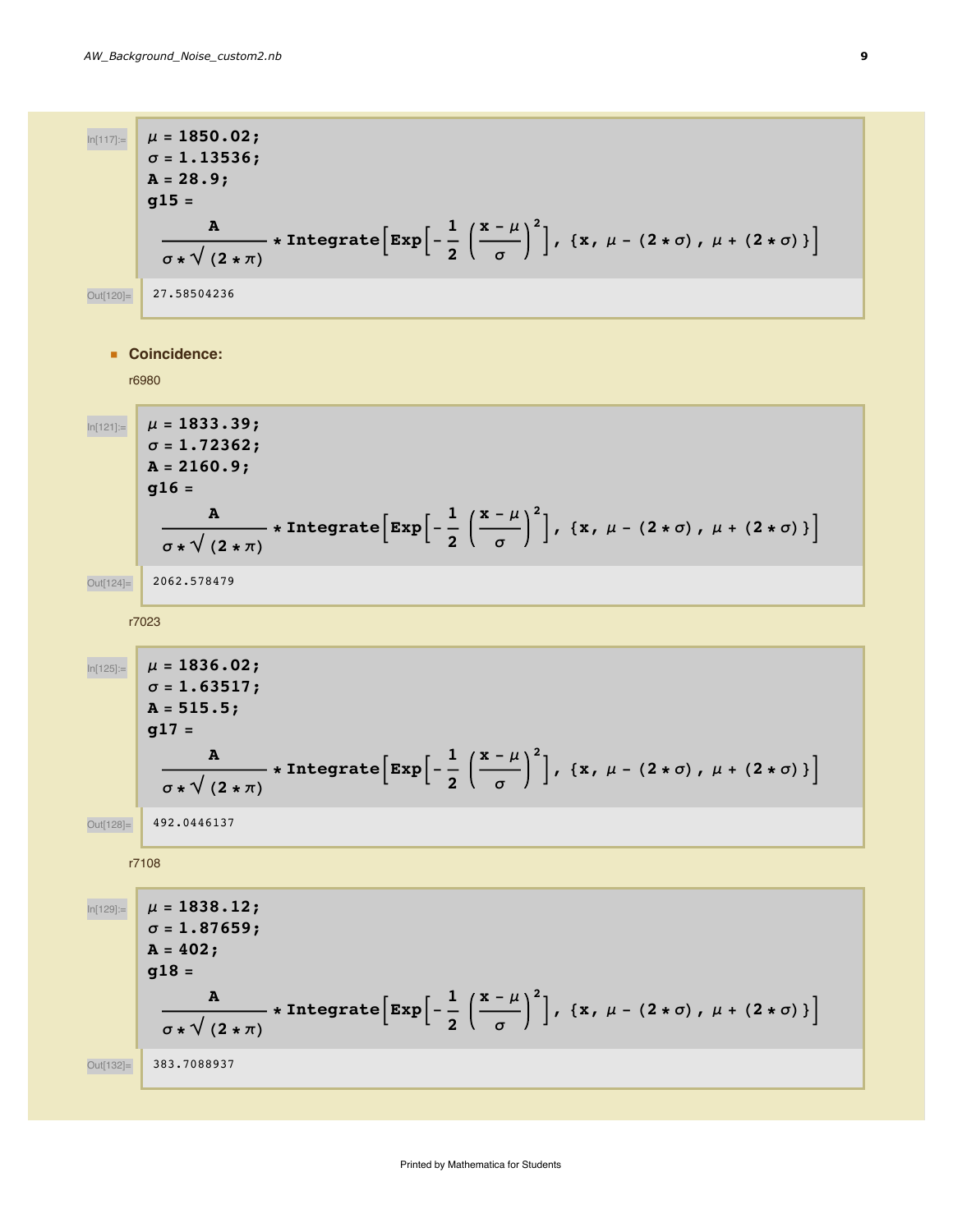|             | r7204                                                                                                                                                                                                                                                                            |
|-------------|----------------------------------------------------------------------------------------------------------------------------------------------------------------------------------------------------------------------------------------------------------------------------------|
| $ln[133] =$ | $\mu = 1824.15$ ;<br>$\sigma = 1.66372;$<br>$A = 226.5;$<br>$g19 =$<br>$\frac{A}{\sigma \star \sqrt{(2 \star \pi)}}$ * Integrate $\left[ \exp \left[ -\frac{1}{2} \left( \frac{x-\mu}{\sigma} \right)^2 \right], \{x, \mu - (2 \star \sigma), \mu + (2 \star \sigma) \} \right]$ |
| Out[136]=   | 216.1941901                                                                                                                                                                                                                                                                      |
|             | r7236                                                                                                                                                                                                                                                                            |
| $ln[137] =$ | $\mu = 1854.44;$<br>$\sigma = 1.94463;$<br>$A = 379.5;$<br>$g20 =$<br>$\frac{A}{\sigma\star\sqrt{(2*\pi)}}$ * Integrate $\left[Exp\left[-\frac{1}{2}\left(\frac{x-\mu}{\sigma}\right)^2\right], \{x, \mu-(2*\sigma), \mu+(2*\sigma)\}\right]$                                    |
| Out[140]=   | 362,2326497                                                                                                                                                                                                                                                                      |

# **Activity**

Using the area of the gaussian for each peak found above, I divided by the time of counting run to get the activity. I also graphed the activity vs. the days since activation.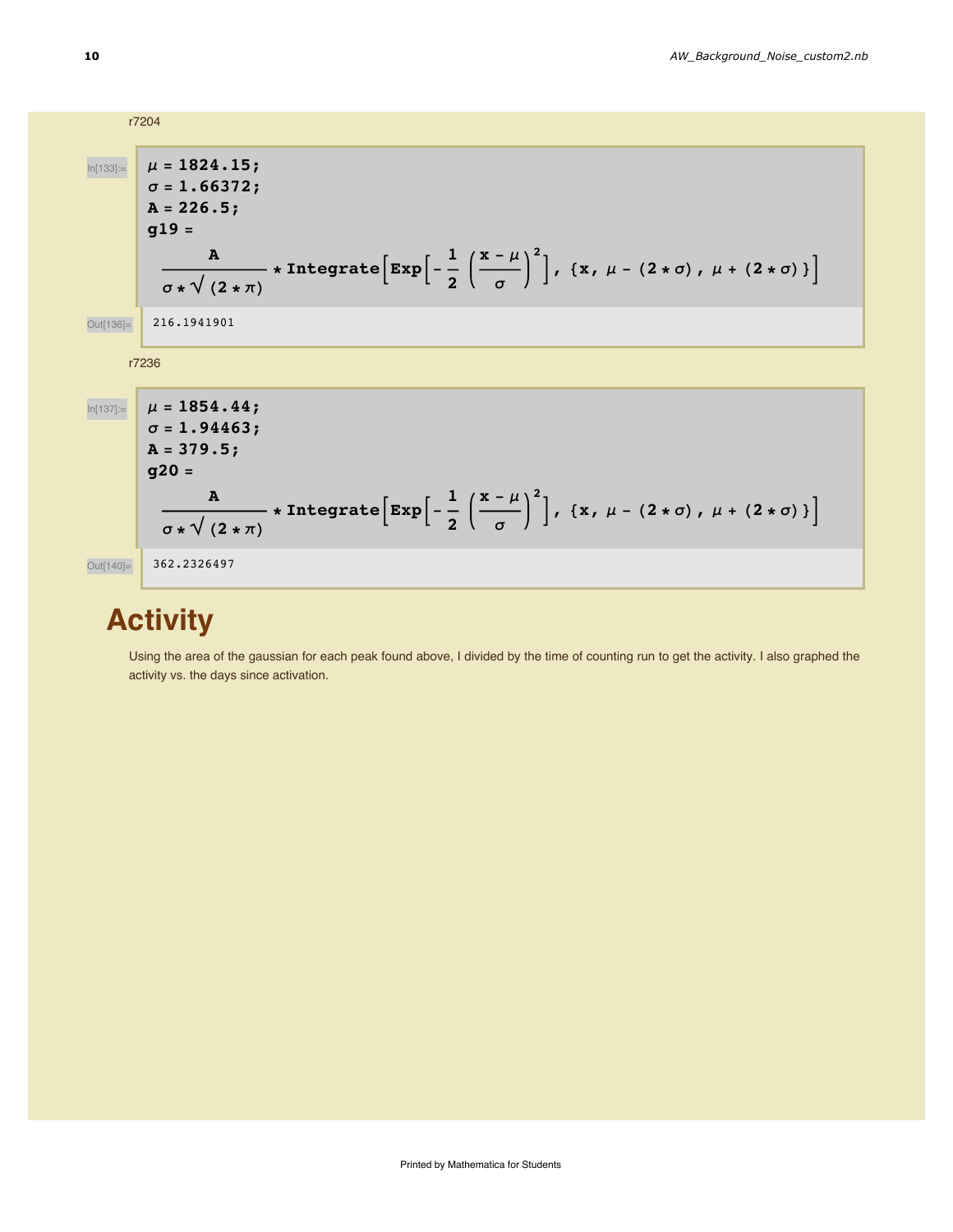| <b>898 keV</b> |                                                                                                                    |  |
|----------------|--------------------------------------------------------------------------------------------------------------------|--|
| Singles:       |                                                                                                                    |  |
| $ln[141] =$    | $a1 = g1 / 279 // N$<br>$a2 = g2 / 359 // N$<br>$a3 = g3 / 283 // N$<br>$a4 = g4 / 236 / N$<br>$a5 = g4 / 244 / N$ |  |
| Out[141]=      | 1.000685207                                                                                                        |  |
| Out[142]=      | 0.9643371981                                                                                                       |  |
| Out[143]=      | 0.4401491714                                                                                                       |  |
| Out[144]=      | 0.07050679234                                                                                                      |  |
| Out[145]=      | 0.06819509423                                                                                                      |  |
| Decay Plot     |                                                                                                                    |  |
| $ln[146] =$    | decay1 = {{47, a1}, {105, a2}, {156, a3}, {226, a4}, {242, a5}};                                                   |  |



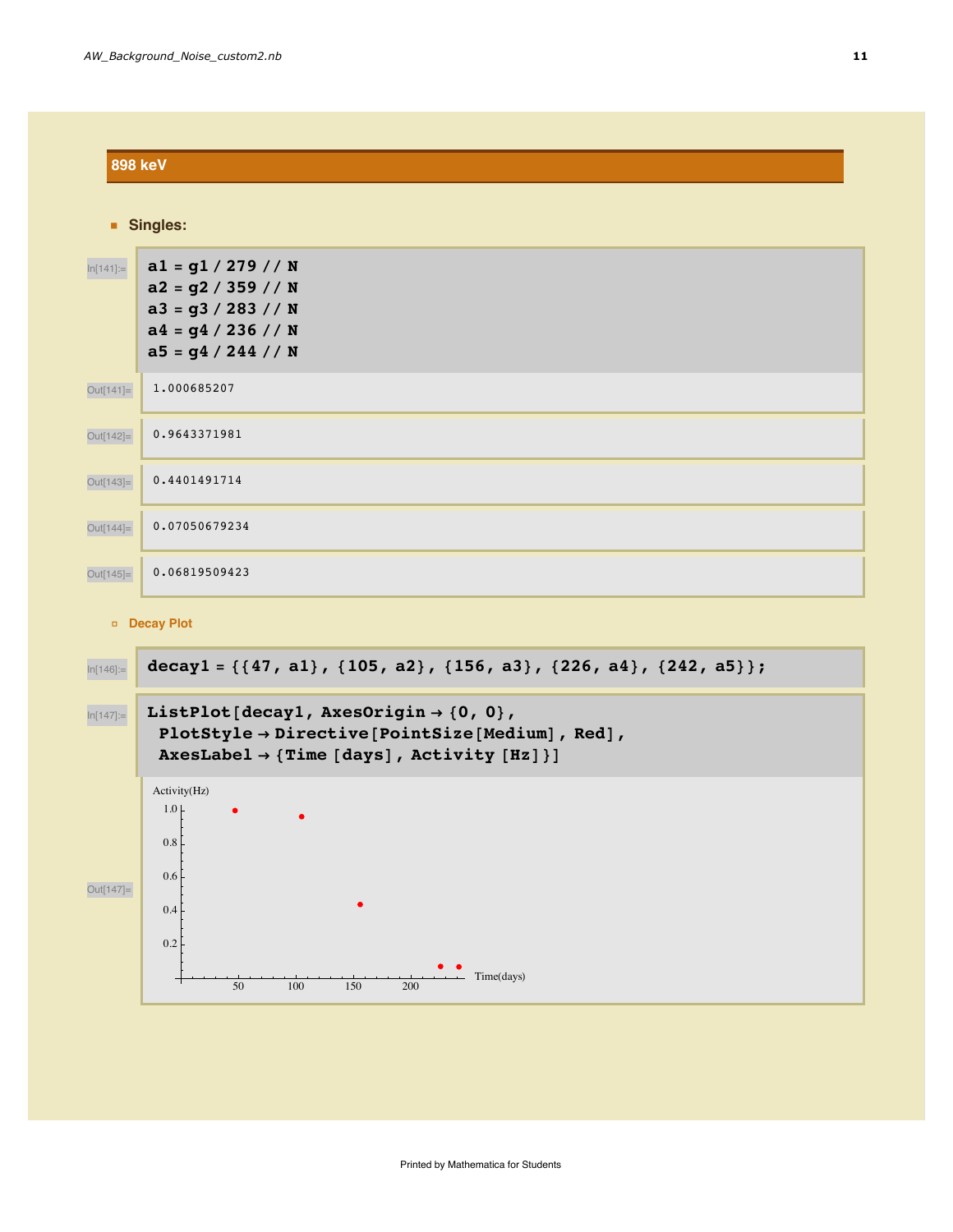|              | <b>Coincidence:</b>                                                                                                                |  |
|--------------|------------------------------------------------------------------------------------------------------------------------------------|--|
| $ln[148] =$  | $a6 = g6 / 80612 // N$<br>$a7 = g7 / 63 417 / N$<br>$a8 = g8 / 82004 // N$<br>$a9 = g9 / 84 303 // N$<br>$a10 = g10 / 139245 // N$ |  |
| Out[148]=    | 0.04893155061                                                                                                                      |  |
| Out[149]=    | 0.01854604561                                                                                                                      |  |
| Out[150]=    | 0.008239142455                                                                                                                     |  |
| $Out[151] =$ | 0.003498575594                                                                                                                     |  |
| Out[152]=    | 0.003557652791                                                                                                                     |  |
|              |                                                                                                                                    |  |

#### Decay Plot

| $ln[153] =$ | $decay2 = \{\{47, a6\}, \{105, a7\}, \{156, a8\}, \{226, a9\}, \{242, a10\}\};$                                                                                            |
|-------------|----------------------------------------------------------------------------------------------------------------------------------------------------------------------------|
| $ln[154] =$ | ListPlot[decay2, AxesOrigin $\rightarrow$ {0, 0},<br>PlotStyle $\rightarrow$ Directive [PointSize [Medium], Red],<br>AxesLabel $\rightarrow$ {Time [days], Activity [Hz]}] |
| Out[154]=   | Activity(Hz)<br>$0.05 +$<br>$\bullet$<br>0.04<br>0.03<br>0.02                                                                                                              |
|             | 0.01<br>$\bullet$<br>$\bullet$<br>Time(days)<br>50<br>100<br>150<br>200                                                                                                    |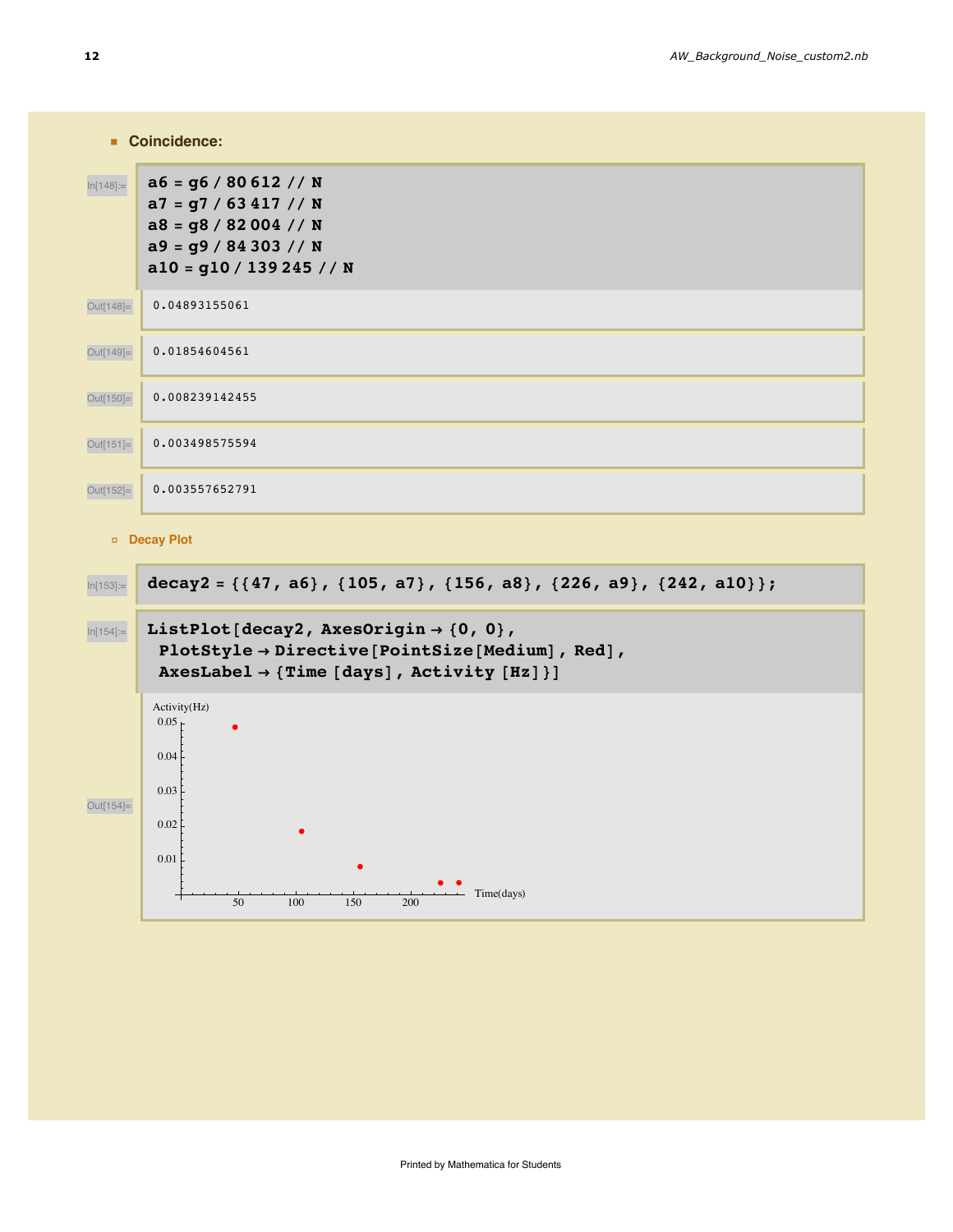| 1836.1 keV                                 |                                                                                                                               |  |
|--------------------------------------------|-------------------------------------------------------------------------------------------------------------------------------|--|
| Singles:                                   |                                                                                                                               |  |
| $ln[155] =$                                | $a11 = g11 / 279 // N$<br>$a12 = g12 / 359 // N$<br>$a13 = g13 / 283 // N$<br>$a14 = g14 / 236 / N$<br>$a15 = g15 / 244 // N$ |  |
| Out[155]=                                  | 0.6329120111                                                                                                                  |  |
| Out[156]=                                  | 0.4631583676                                                                                                                  |  |
| Out[157]=                                  | 0.242166364                                                                                                                   |  |
| Out[158]=                                  | 0.02733363684                                                                                                                 |  |
| Out[159]=                                  | 0.1130534523                                                                                                                  |  |
| <b>Contract Contract Contract Contract</b> |                                                                                                                               |  |

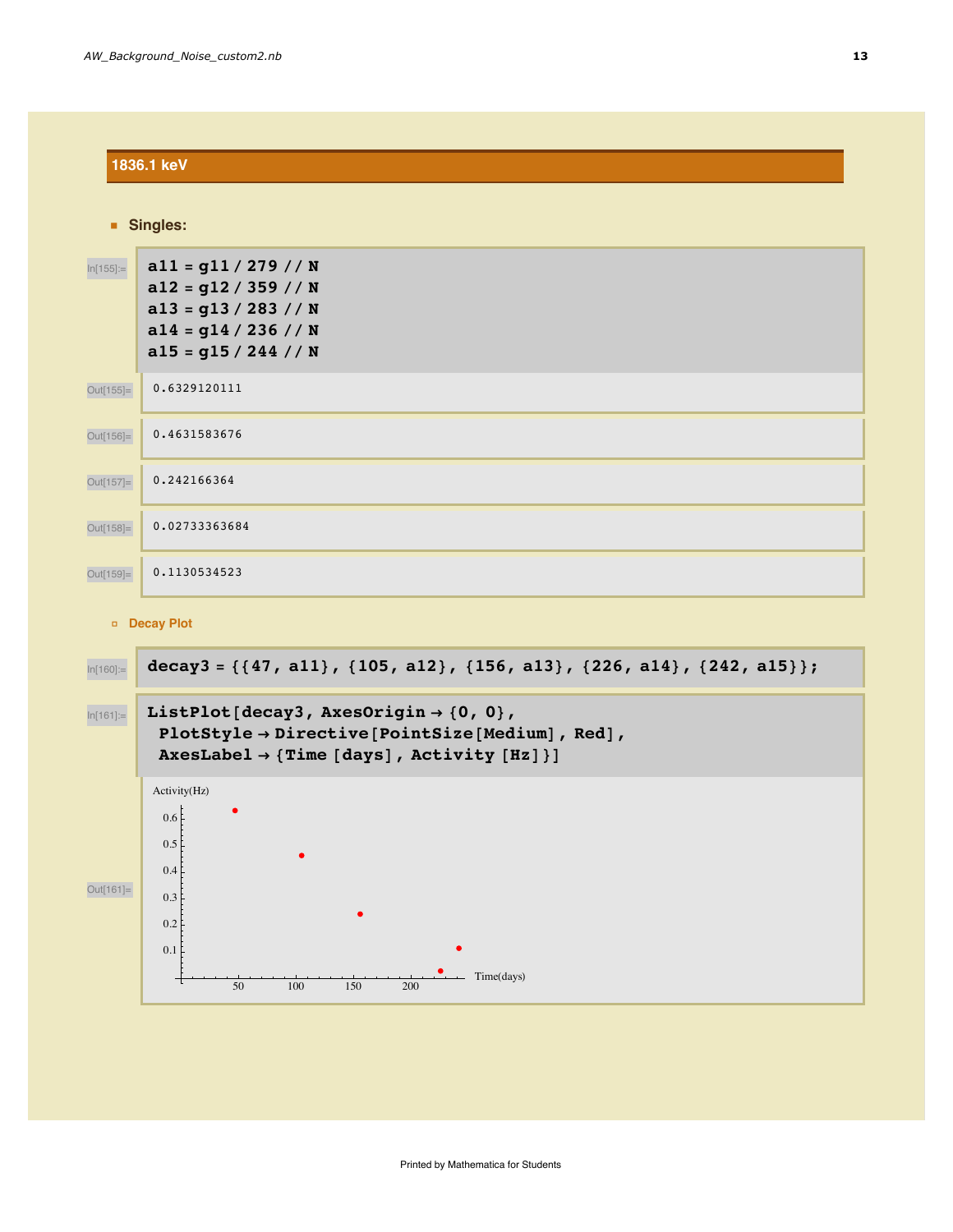| <b>Coincidence</b> |                                                                                                                                           |
|--------------------|-------------------------------------------------------------------------------------------------------------------------------------------|
| $ln[162] =$        | $a16 = g16 / 80612 // N$<br>$a17 = g17 / 63 417 / N$<br>$a18 = g18 / 82004 // N$<br>$a19 = g19 / 84303 // N$<br>$a20 = g20 / 139245 // N$ |
| Out[162]=          | 0.0255864943                                                                                                                              |
| Out[163]=          | 0.007758875597                                                                                                                            |
| Out[164]=          | 0.004679148502                                                                                                                            |
| Out[165]=          | 0.002564489877                                                                                                                            |
| Out[166]=          | 0.002601405075                                                                                                                            |
| <b>Decay Plot</b>  |                                                                                                                                           |



# **Plots and Fits**

Graphs of  $\frac{Signal}{Noise}$  vs. Activity along with linear fits. After the first runs, 6978 and 6980, where taken, the base platform was changed from cinder blocks to poly-wax blocks to try to reduce background noise. This is a change of the set-up that would affect the area of the background. At the end of each subsection I removed these points to see how the fit changed.

Things to note. Some additional considerations may be needed for the last run, 7236, that has a broad peak that was shifted to higher energies during the run. The liguid nitrogen tank on the HpGe detector was refilled at some point during the run. Possibly a time cut will be needed. Errors also need to be included.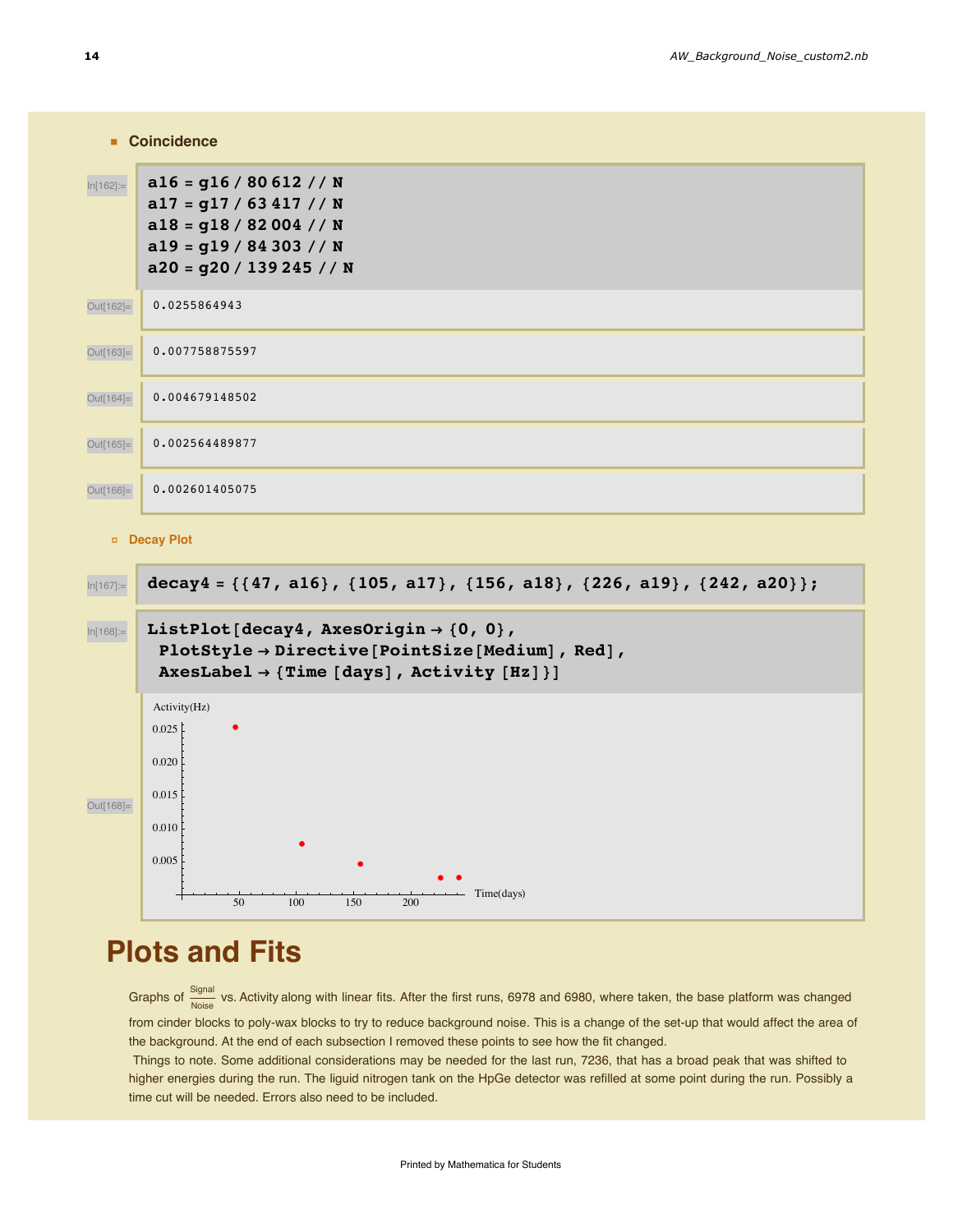### **898 keV** Singles: signalnoisel = { ${a1, g1/n1}$ ,  ${a2, g2/n3}$ ,  $ln[169] =$  ${a3, g3/n5}$ ,  ${a4, g4/n7}$ ,  ${a5, g5/n9}$ / / N  ${1.000685207, 5.894818546}, {0.9643371981, 6.127967536},$ Out[169]=  $\{0\texttt{.}4401491714\texttt{, }2\texttt{.}132685711\} \texttt{, } \{0\texttt{.}07050679234\texttt{, }0\texttt{.}1506323655\} \texttt{, } \{0\texttt{.}06819509423\texttt{, }1\texttt{.}688055069\} \}$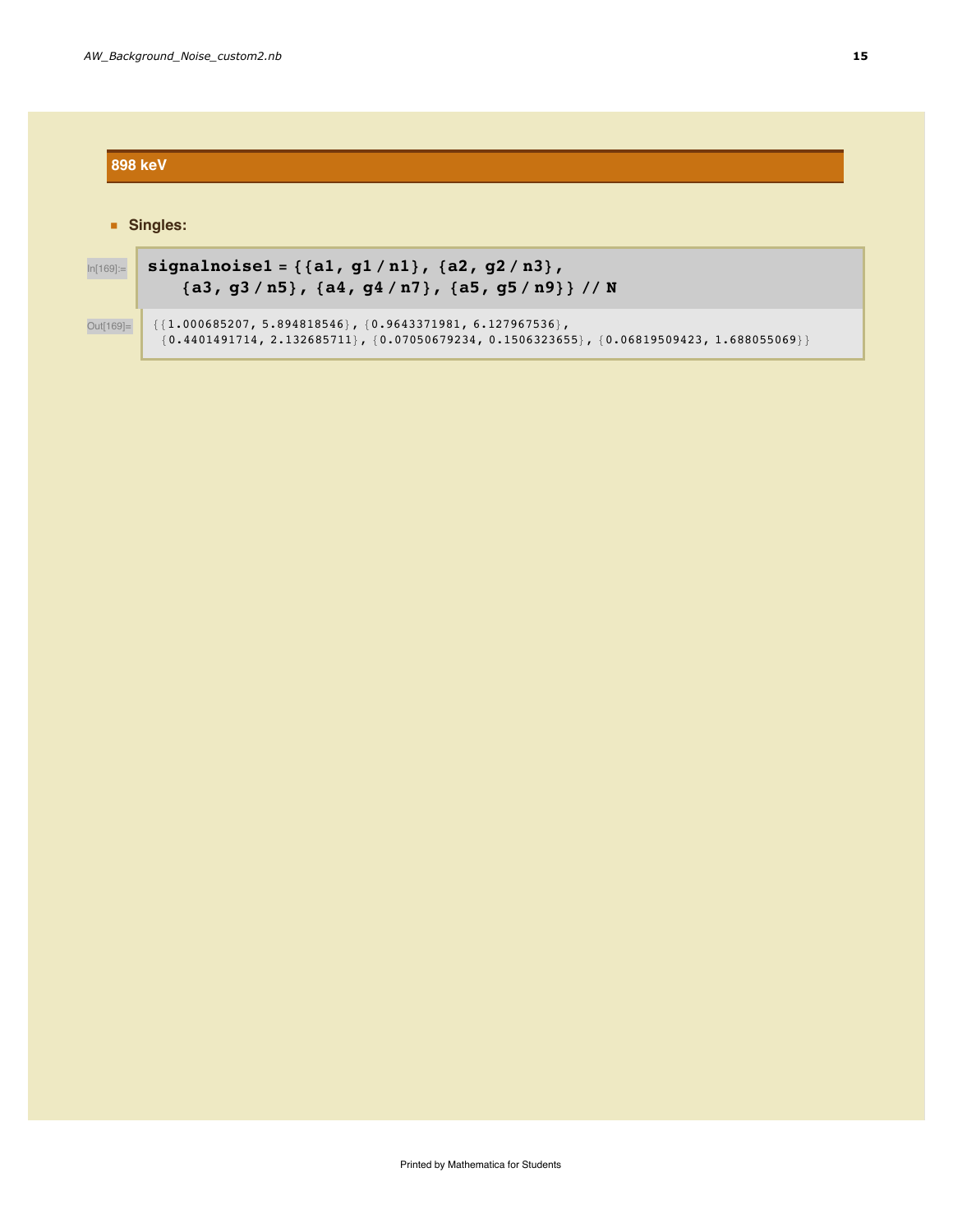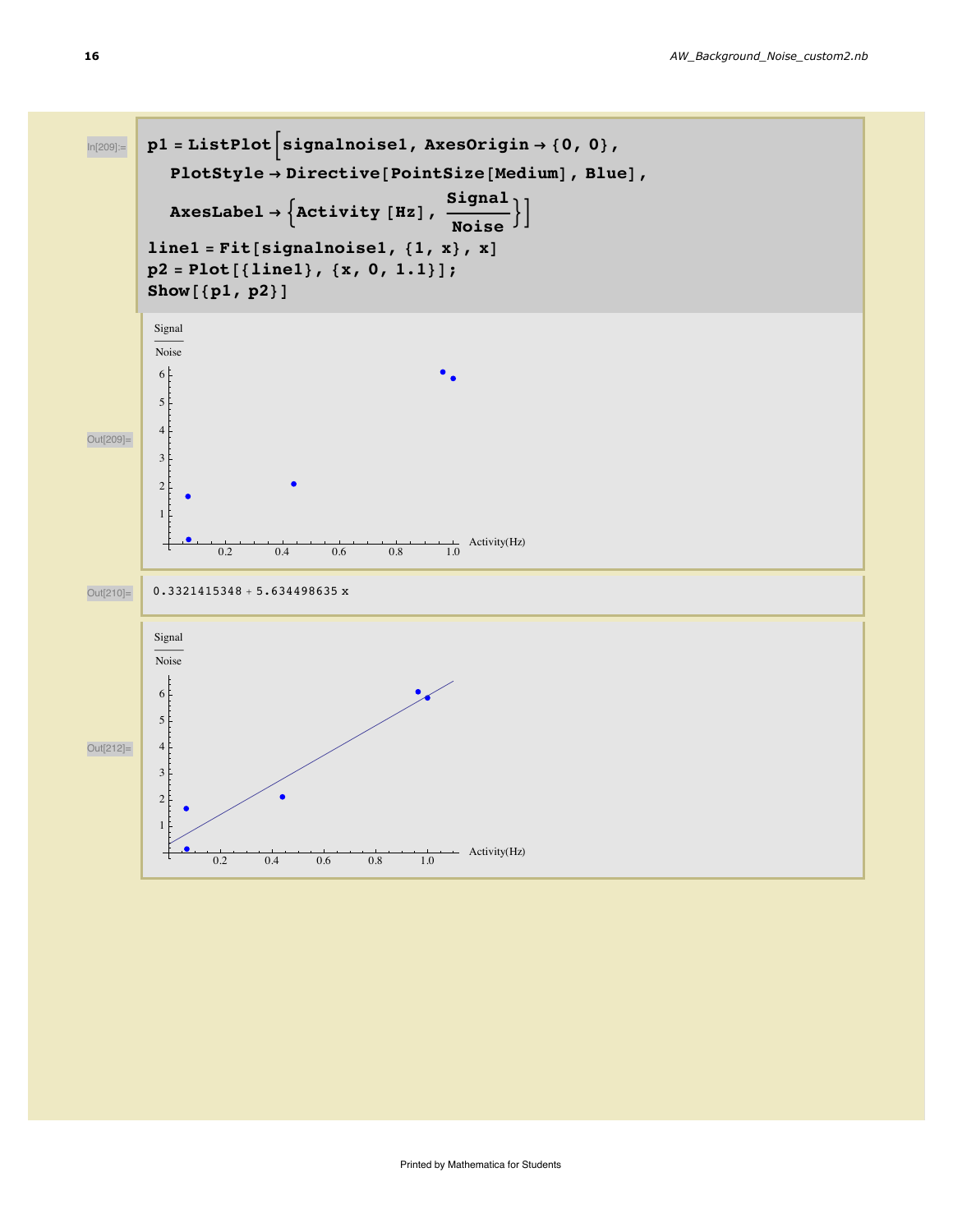□ Removing first run (r6978)



• Coincidence

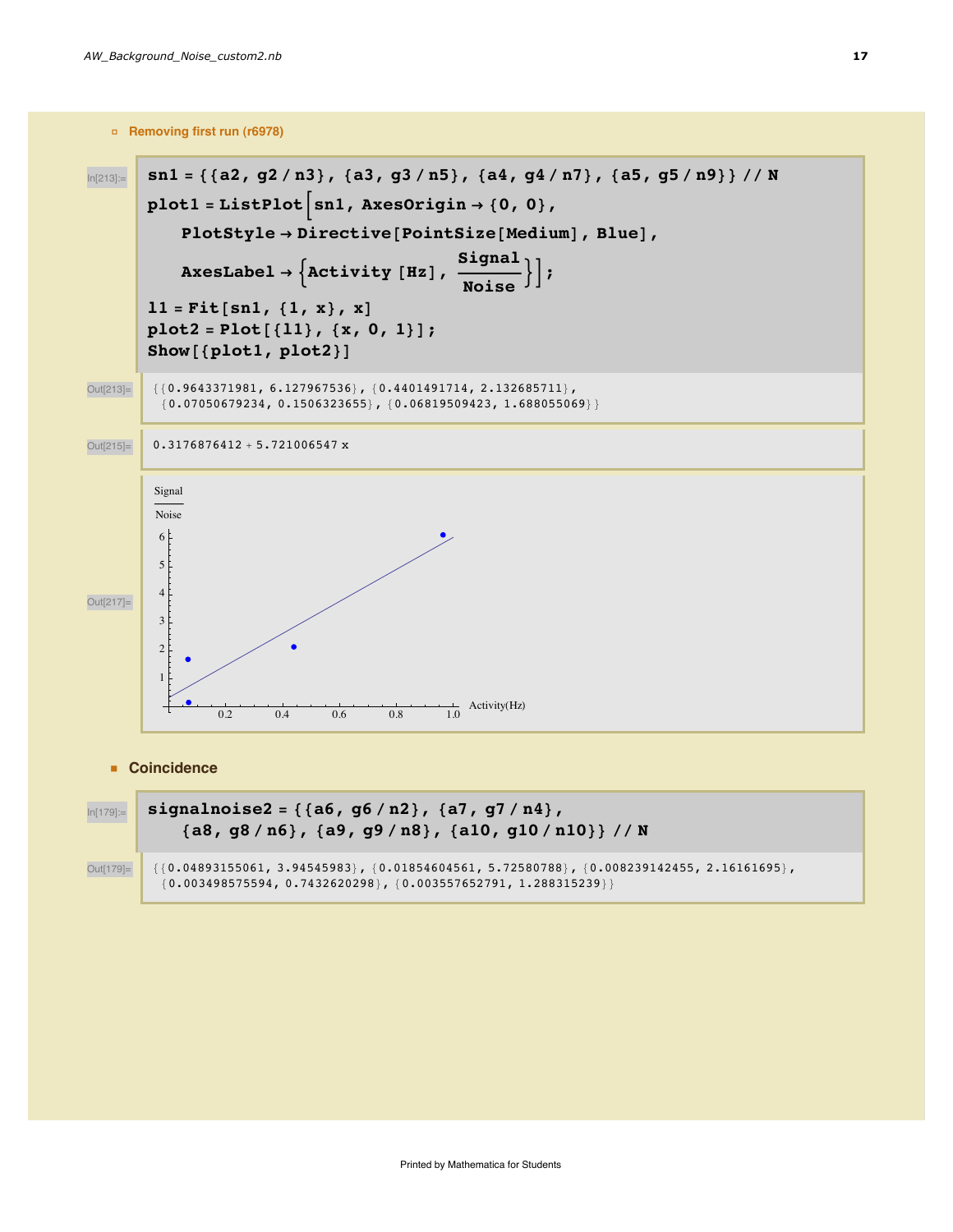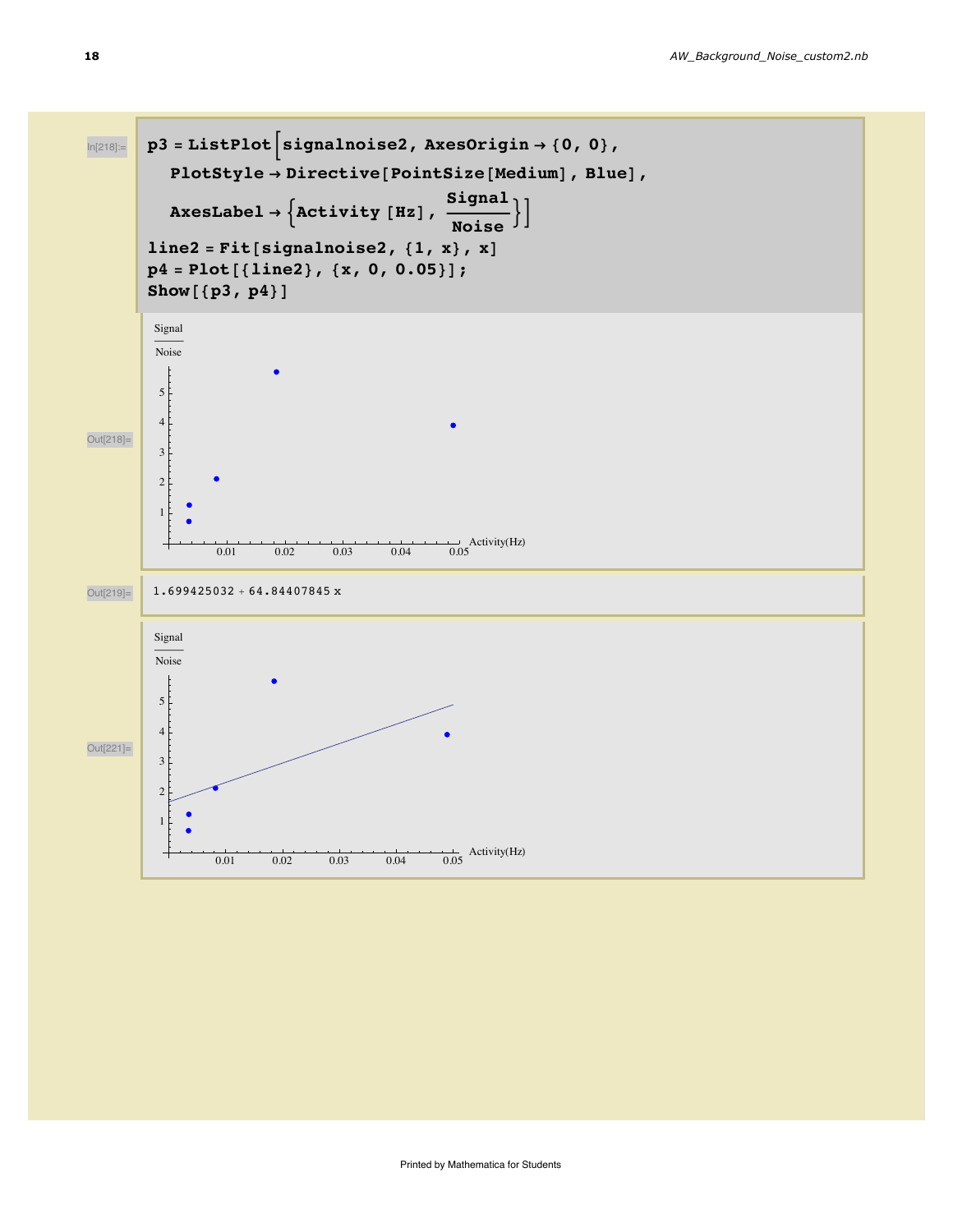



#### 1836.1 keV

#### **Singles**

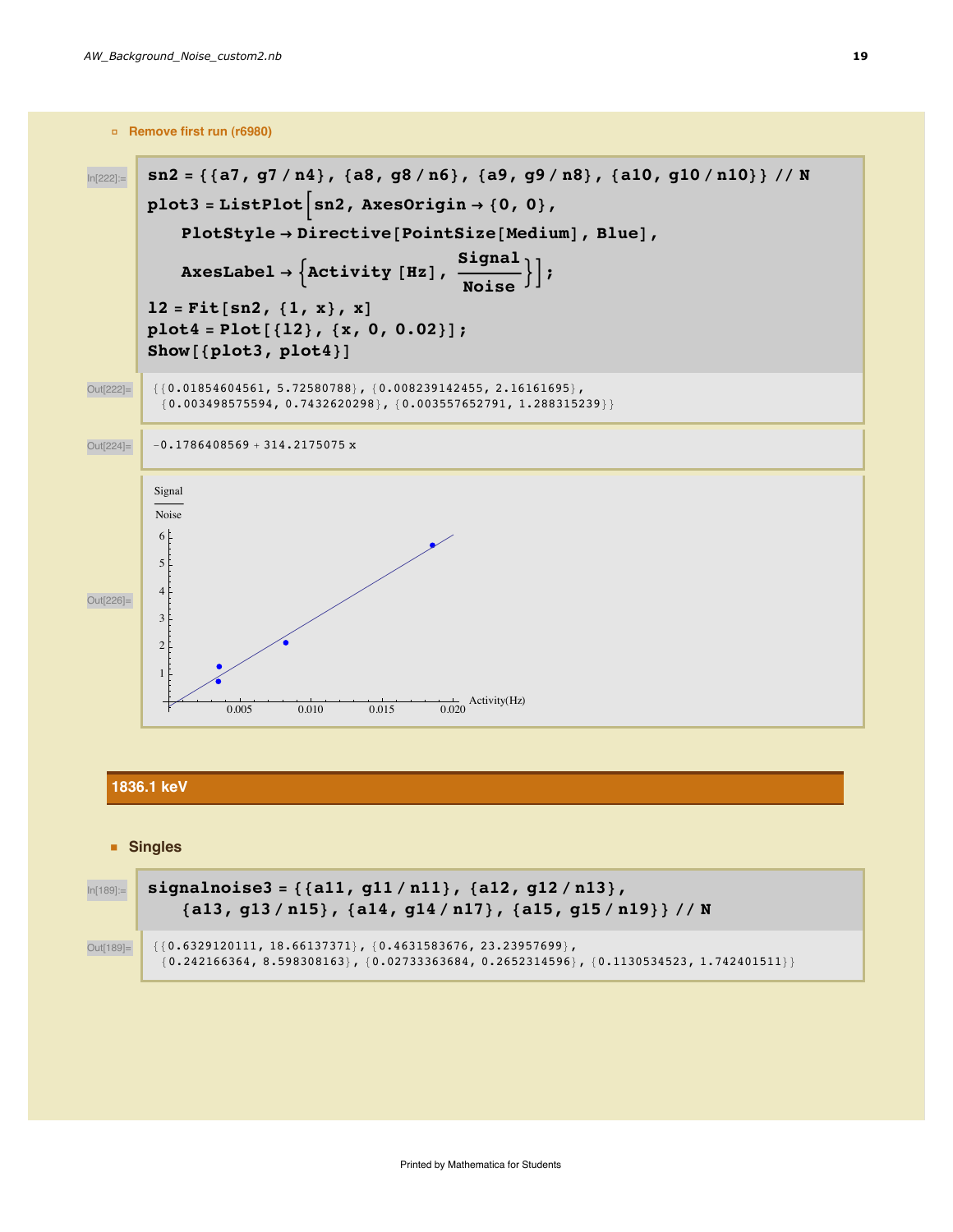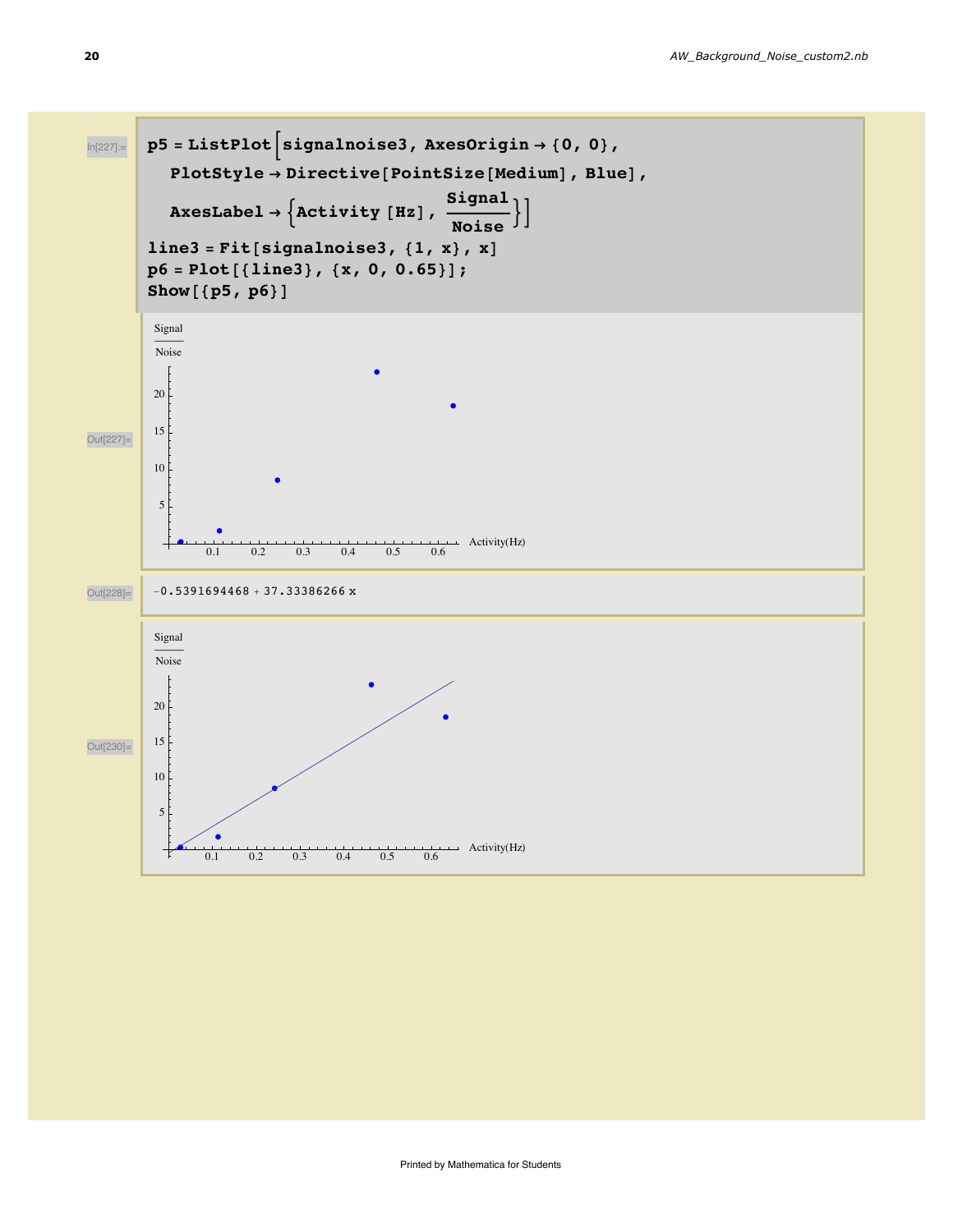

• Coincidence



signalnoise4 = {{a16, g16/n12}, {a17, g17/n14}, {a18, g18/n16}, {a19, g19/n18}, {a20, g20/n20}} // N

 ${0.0255864943, 14.80308259}$ ,  ${0.007758875597, 10.27734651}$ , Out[199]=  $\{0.004679148502, 4.4517887\}$ ,  $\{0.002564489877, 2.547191518\}$ ,  $\{0.002601405075, 4.291304186\}\}$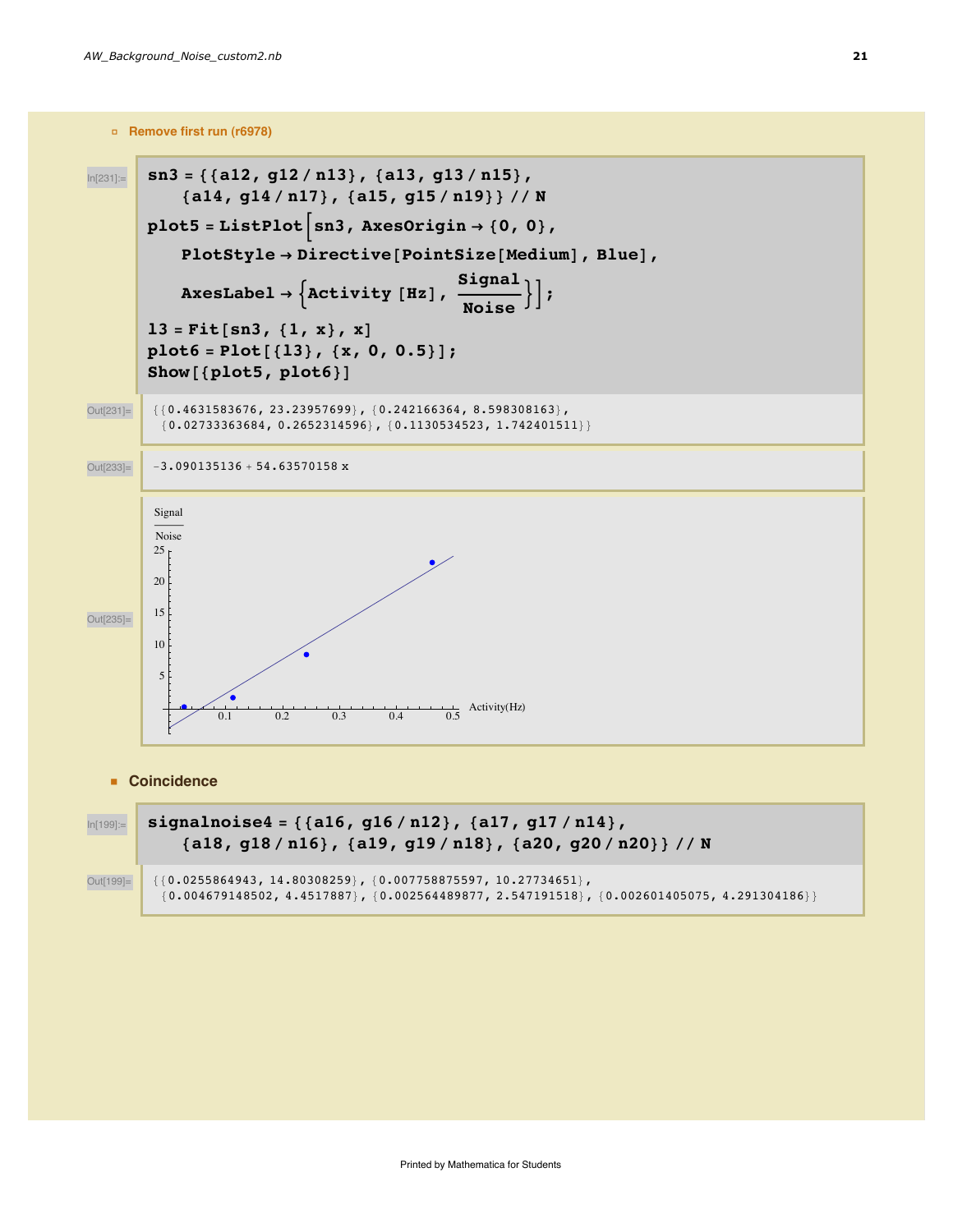